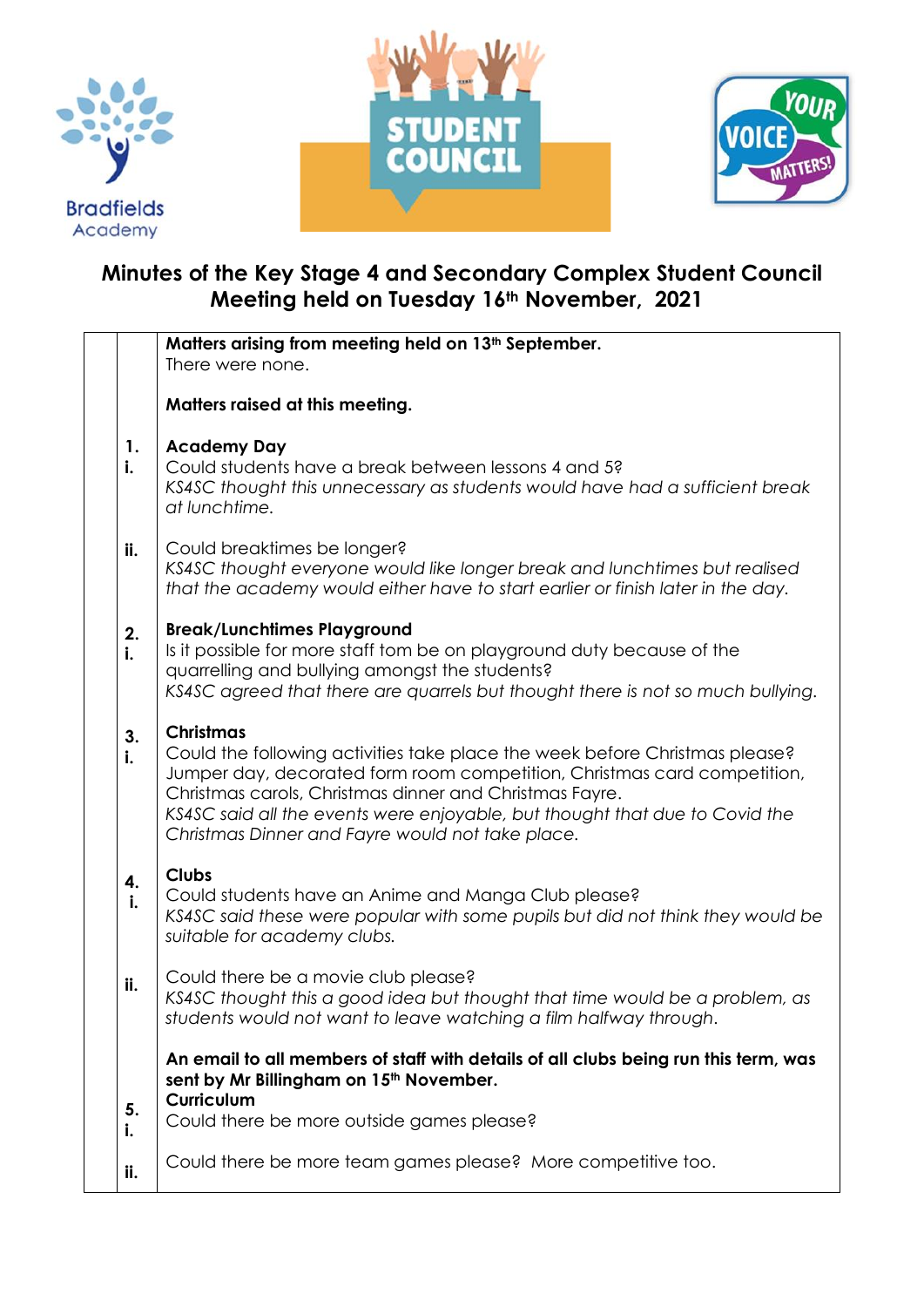

## **Bradfields**  $\overline{A}$





| cademy    |                                                                                                                                                                                                                                          |
|-----------|------------------------------------------------------------------------------------------------------------------------------------------------------------------------------------------------------------------------------------------|
| iii.      | Is it possible to have academy sports teams e.g. football, table tennis, basketball<br>please?<br>KS4SC thought this a really good suggestion.                                                                                           |
| iv.       | Could there be more school tripos please?<br>KS4SC thought that with Covid restrictions being lifted, school trips would be<br>able to take place.                                                                                       |
| 6.<br>i.  | Equipment<br>Is it possible to have proper recycling bins in the playground please, rather than<br>the bags that are currently used? This would make it easier for the students to<br>use.<br>KS4SC thought this aa good suggestion.     |
| ii.       | Could the basketball posts have new back boards please?<br>KS4SC said these were really needed.                                                                                                                                          |
| 7.<br>i.  | <b>Friday Night Activities</b><br>Is it possible for students to have the above please? Suggestion include,<br>disco/film/escape room/ ice skating.<br>KS4SC thought it a fun idea, but would need careful planning, if it was possible. |
| 8.<br>i.  | <b>Game Day</b><br>Could students have a game/board game(s) day please?<br>KS4SC thought it would be a good idea for the last day of terms but only for half<br>a day.                                                                   |
| 9.<br>i.  | Lunches<br>Could students have more time to eat please?                                                                                                                                                                                  |
|           | Could there be more variety please?                                                                                                                                                                                                      |
| ii.       | Could students have the choice of milk at lunch please?                                                                                                                                                                                  |
| iii.      | Could students have larger portions please?                                                                                                                                                                                              |
| iv.<br>v. | Could there be a choice of brown bread please?<br>KS4SC said brown bread is healthier and some students would prefer it.                                                                                                                 |
| 10.<br>i. | <b>Mental Health</b><br>Could there be more mental health talks/workshops please? Maybe outsiders<br>coming in.<br>KS4SC thought this an excellent suggestion.                                                                           |
| 11.       | <b>Premises</b><br>AS KS5 have a common room, could KS4 have a sensory room please?                                                                                                                                                      |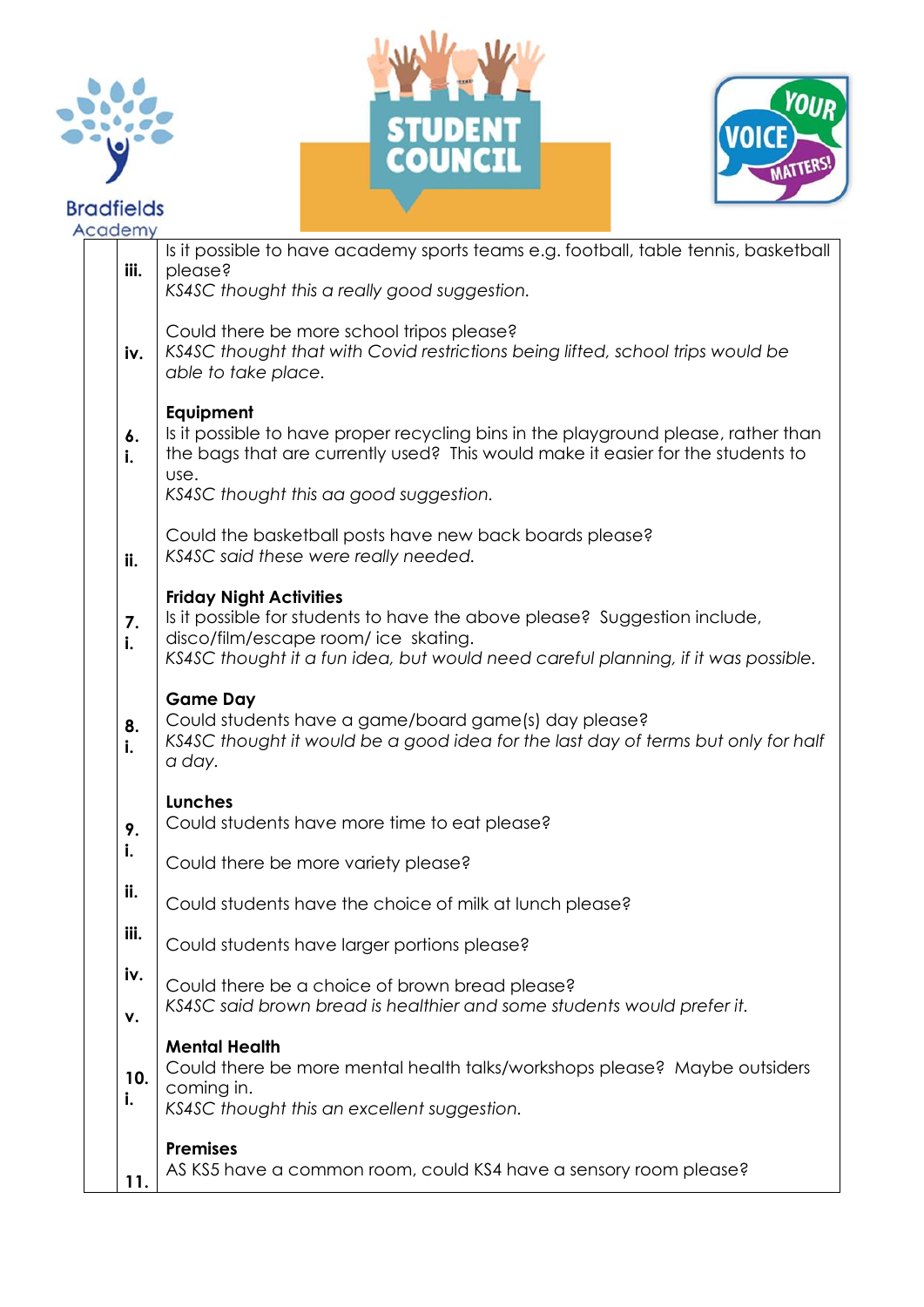





| Academy   |                                                                                                                                                                                                                                                  |
|-----------|--------------------------------------------------------------------------------------------------------------------------------------------------------------------------------------------------------------------------------------------------|
| i.        | KS4SC agreed but realised that a suitable room could be a problem.                                                                                                                                                                               |
| ii.       | Could students have access to water to refill their water bottles please?<br>KS4SC said this would be useful because some students do need to refill.                                                                                            |
| iii.      | It is good that the water fountains are now used, but students are very<br>concerned about the students drinking from them directly, are they cleaned<br>regularly?<br>KS4SC agreed it was good students are able to use the water fountains and |
|           | hoped they are cleaned regularly during the day.                                                                                                                                                                                                 |
| 12.<br>i. | <b>Rules</b><br>The BATL rules need to be more consistent.<br>KS4SC agreed and said some teachers are much stricter than others.                                                                                                                 |
| 13.<br>i. | <b>Tag Days</b><br>Could students have more tag days for rewards please?<br>KS4SC thought this a good idea but once a month.                                                                                                                     |
|           | The date of the next KS4 and Secondary Complex Student Council Meeting is<br>Tuesday 18th January, 2022                                                                                                                                          |
|           |                                                                                                                                                                                                                                                  |
|           |                                                                                                                                                                                                                                                  |
|           |                                                                                                                                                                                                                                                  |
|           |                                                                                                                                                                                                                                                  |
|           |                                                                                                                                                                                                                                                  |